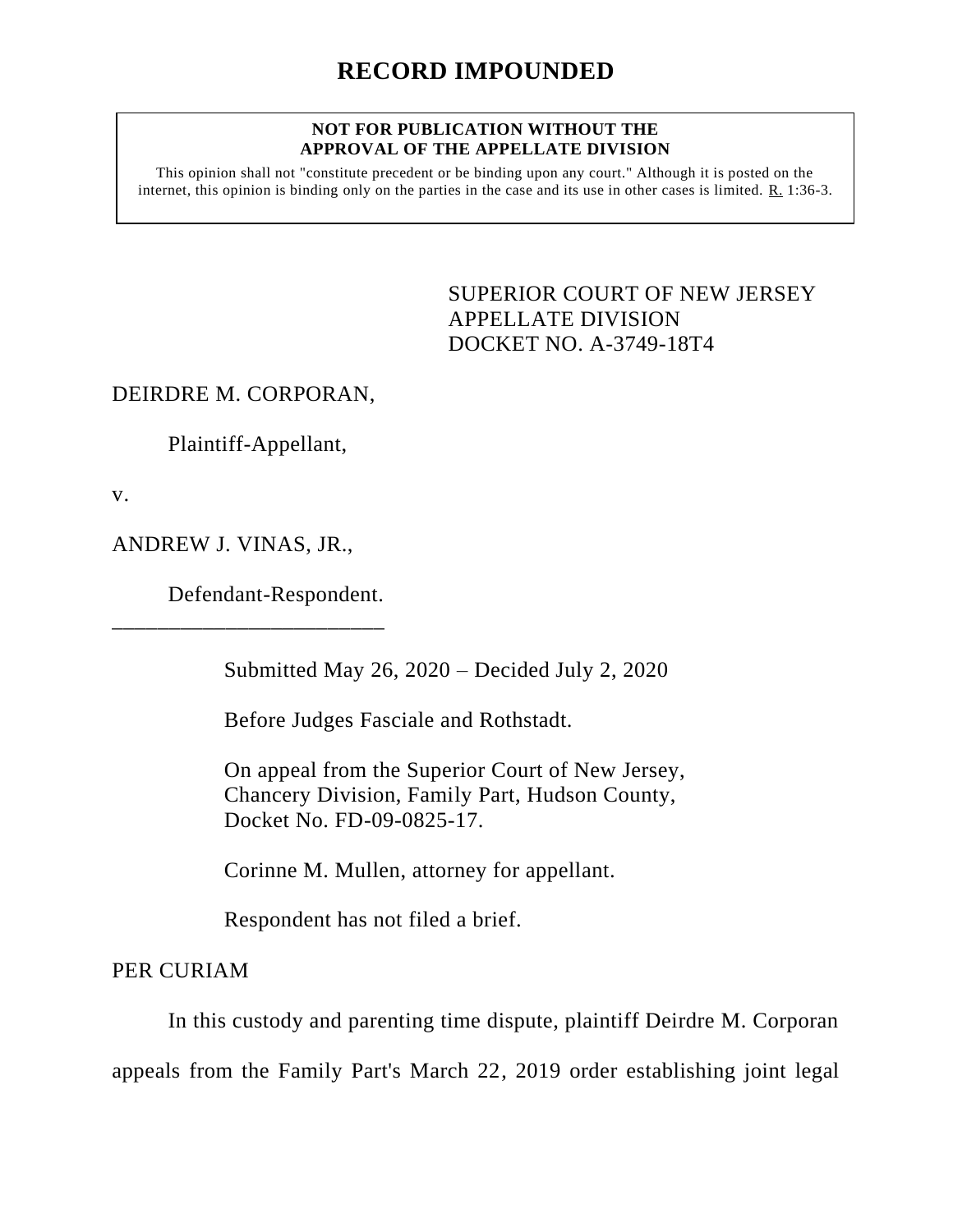custody and an "alternating residential custody" arrangement between her and defendant, Andrew J. Vinas, Jr., which involved their two young children, a son born in 2015 and a daughter born in 2017. The court entered the order after conducting a plenary hearing and issuing an oral decision that was placed on the record on the same date it entered the order.

On appeal, plaintiff raises two issues: "The trial court improperly ordered an alternating week custody arrangement" as there was no home inspection or drug testing completed before the order's entry; and we should remand this matter "for determinations as to child support and other financial issues." We affirm because we conclude that the trial court did not abuse its discretion in establishing the challenged custodial arrangement, and, although the financial issues that were raised were not addressed by the trial court, they were the subject of a subsequent order that is not under appeal.

The matter was brought before the trial court through a motion filed on October 30, 2018, by defendant seeking "primary custody of [the] children . . . [and] joint custody and shared parenting." The application included a proposed vacation, holiday, and life event schedule, and noted that "[a]s a couple [the parties] have always lived together with the children, and [defendant] would like [their] children to have equal time with both of [them] as parents." In addition,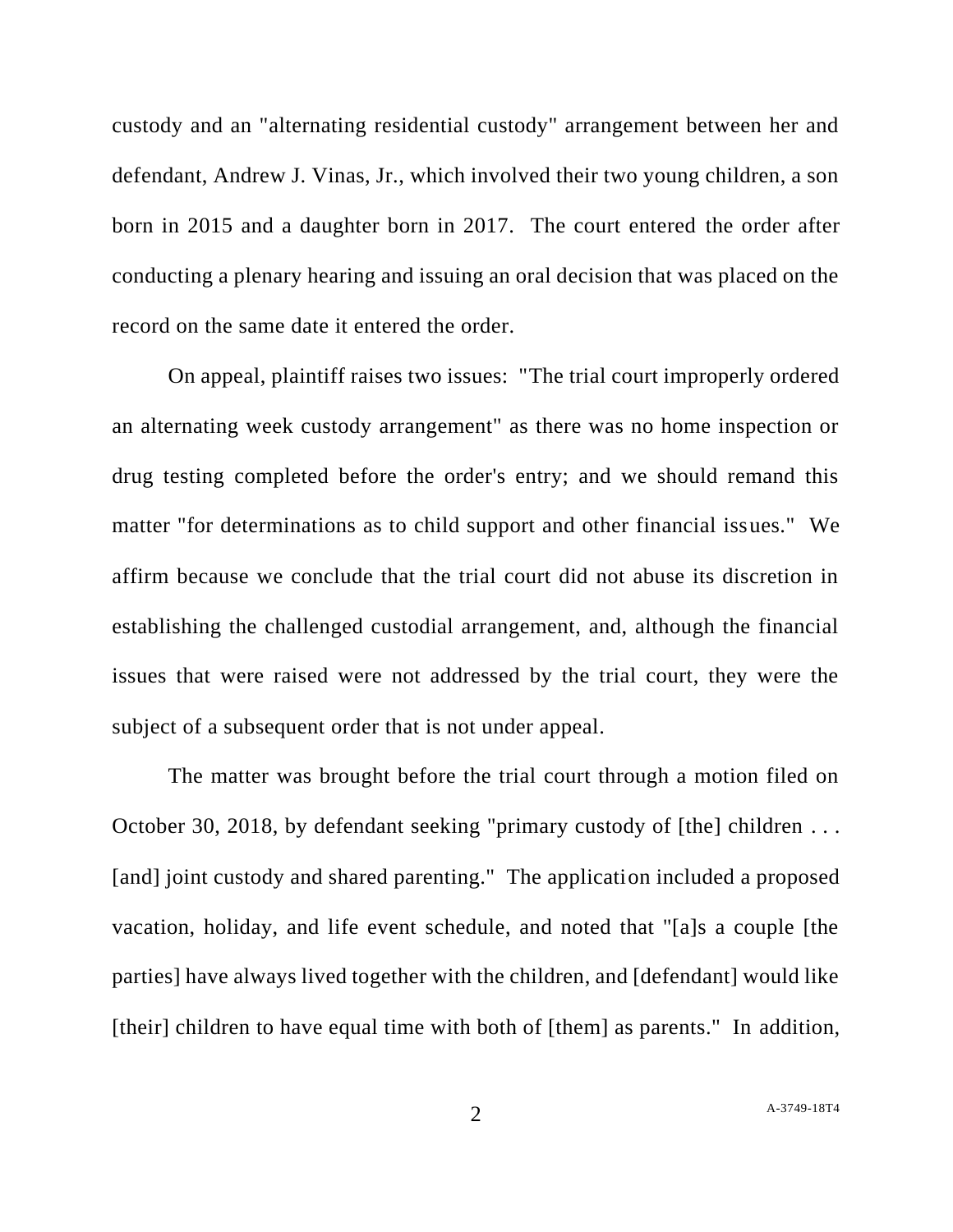defendant made a request to claim both children as dependents for 2018 tax purposes, and thereafter, the parties should claim one child each year.

On November 1, 2018, plaintiff responded with a motion that for technical reasons was not filed by the court.<sup>1</sup> Evidently, in that motion, plaintiff raised issues about defendant's alleged substance abuse, his criminal record, and his probation. In addition, she allegedly expressed concern about an incident in defendant's mother's home with his brother-in-law, who overdosed and later died.

Defendant responded to plaintiff's unfiled motion with a certification in which he set forth the history of the parties' relationship and the birth of their children. He explained that due to a decline in their previous romantic relationship, by "May 2018, [they] were roommates co-parenting." By June 2018, defendant left the residence and moved in with his mother, and from that point, "the children were with [him] two or three nights a week and every other weekend." Moreover, his mother provided daycare service for the children when plaintiff went to work.

<sup>&</sup>lt;sup>1</sup> We have not been provided with a copy of that motion or its supporting certification.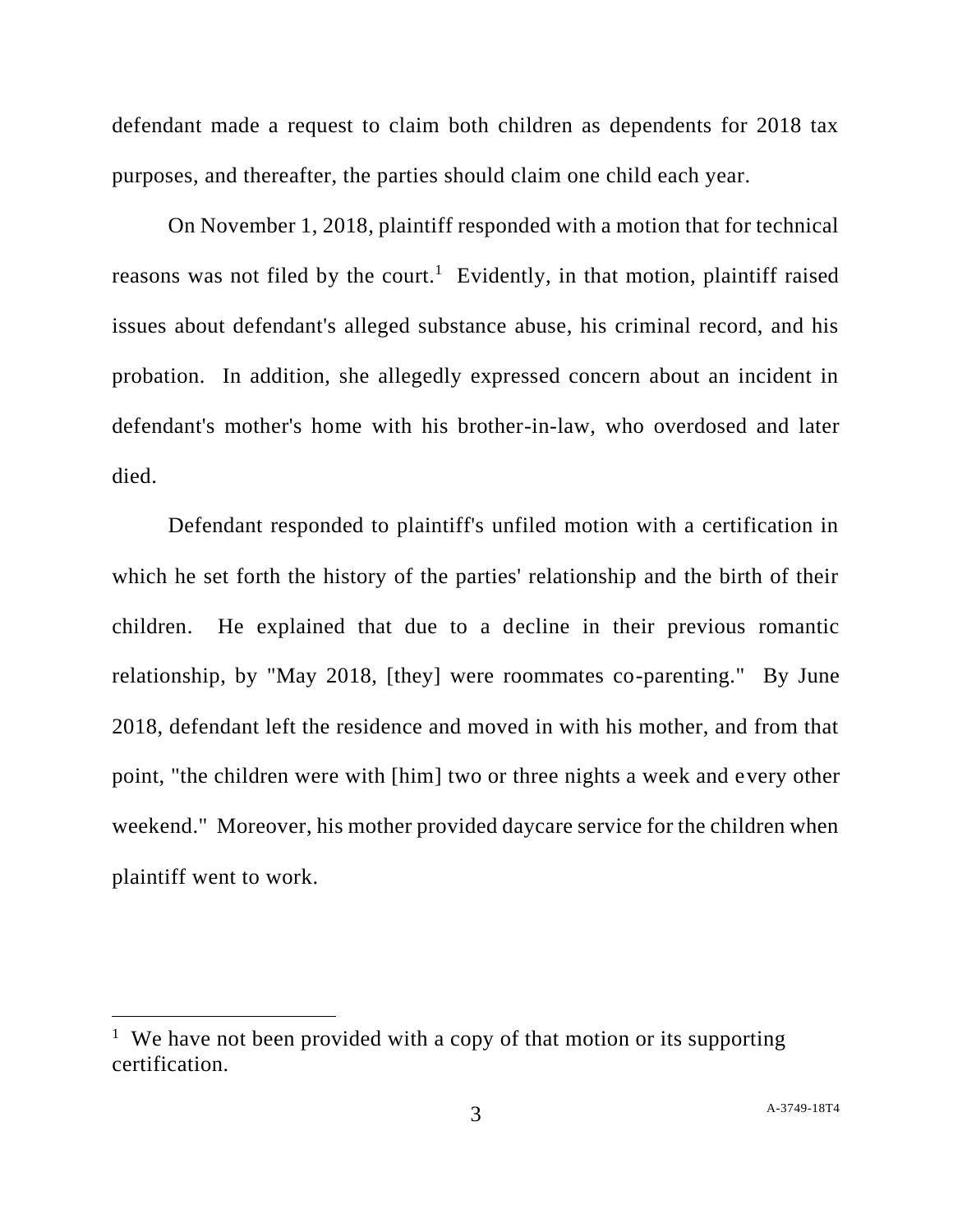According to defendant, that arrangement was successfully maintained until October 2018, when the parties got into a dispute over defendant taking the children pumpkin picking in the presence of his girlfriend. Defendant summarized the children's custody status by stating "[s]ince birth, [the] children have always lived with both of [them] under the same roof . . . [and t] hereafter, [they] shared custody up until October 2018."

Addressing plaintiff's allegations about his history of drug addiction and being on probation, defendant noted that his status was not previously a concern to plaintiff as she left the children with him when she went on vacation for six days as recently as September 2018 and allowed defendant to be the "primary caretaker of [the] children." Defendant explained that in 2015, he voluntarily entered into an outpatient program to address an addiction to opioids, which he was prescribed for a back injury. Defendant stated that he was subsequently treated and had "been successful with being clean." Addressing his criminal conviction, he explained that in 2017 he pled guilty to a theft from his employer, he was sentenced to two years of probation with fines, and he reported to probation monthly. His probation was scheduled to be completed by April 2019. Defendant also provided a description of the circumstances surrounding his brother-in-law's death, which included that the brother-in-law collapsed at his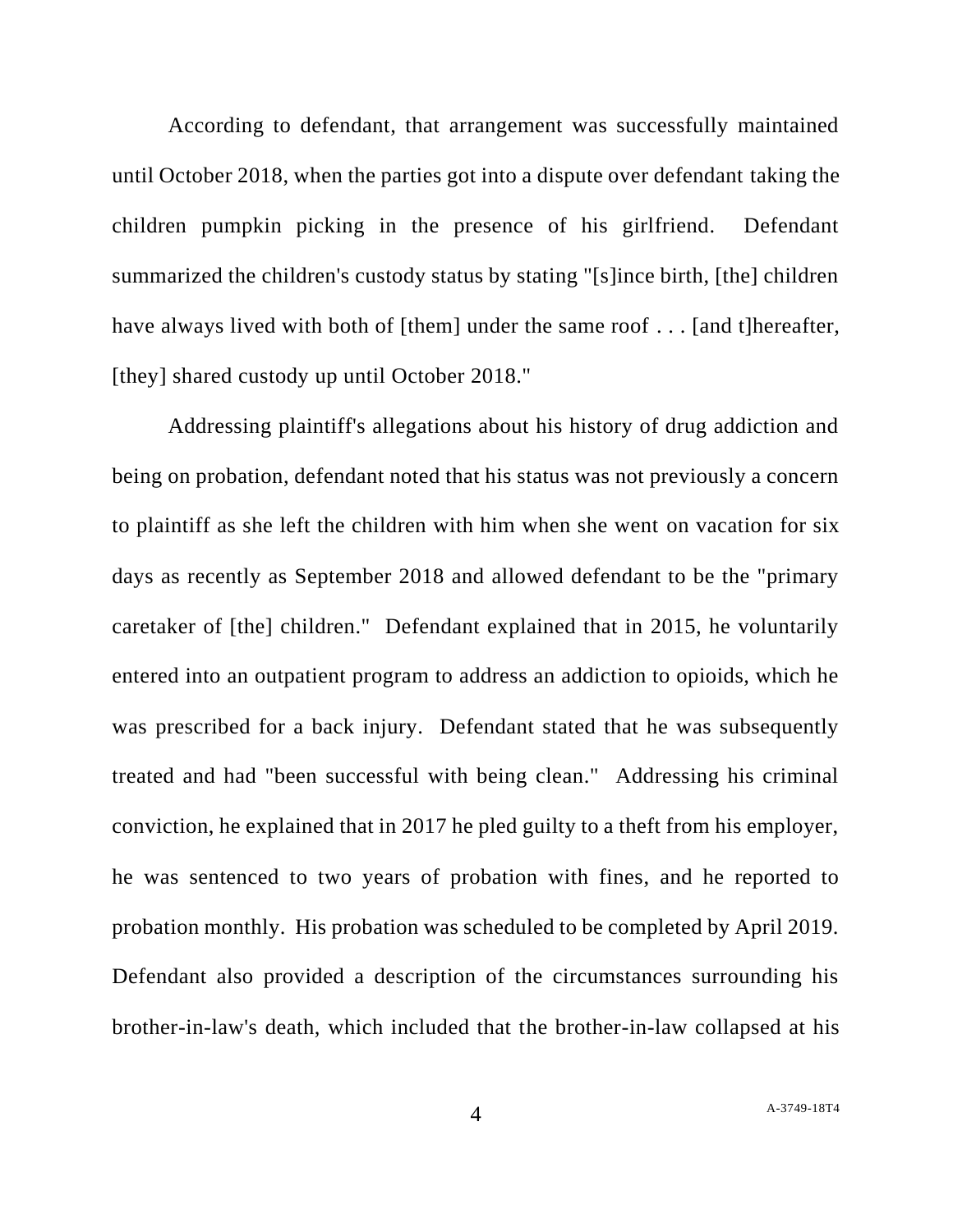parents' house and later died at a hospital due to his "mismanagement of prescribed medication."

Plaintiff then filed an "application for modification of court order," seeking an increase in child support. She explained that the increase was necessary because she had "given birth to a second child . . . [and a] prior child support order was terminated" in April 2017. $2$ 

In support of that application, in addition to a case information statement and supporting financial documents, plaintiff filed a certification alleging defendant had "a long-standing heroin addiction for which he ha[d] been treated" but still gave her "concern." She also relied upon the incident involving defendant's brother-in-law and raised the issue of defendant's probation, alleging that a probation officer told her that defendant had "recently violated his probation."

In her certification, plaintiff also noted that she enrolled her children in daycare, in lieu of defendant's mother taking care of the children, and she was

<sup>&</sup>lt;sup>2</sup> Evidently, there was never an order establishing custody or parenting time, but plaintiff earlier obtained an order by default for child support. However, defendant only became aware of that child support obligation when his paychecks were wage garnished, as all notices relating to that motion were improperly mailed to defendant's father's house. Once child support was wage garnished, the parties went to court, and plaintiff requested the termination of child support as the two were living together.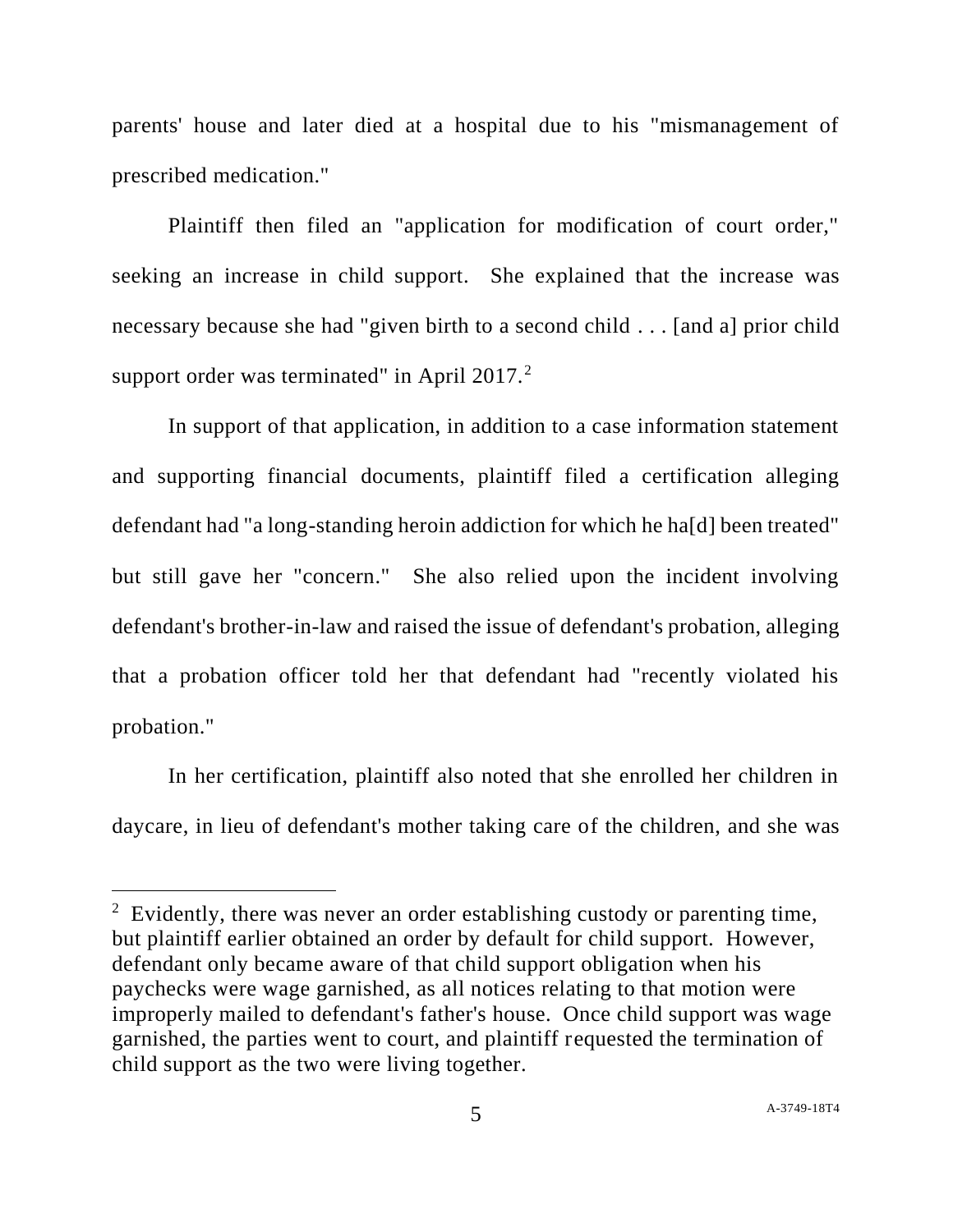seeking contribution to the "cost as part of child support." Plaintiff explained that she did "not want [her] children present in the home of [defendant], which [was] unsafe. [She did] not want [her] children being watched by his mother as she [did] not provide any educational teachings and also babys[at] another child who [was] under the age of [four]."

Turning to statements made by defendant in his certification, plaintiff denied ever being told by defendant that he was addicted to heroin and only that he smoked marijuana. As to the issue with his employer, plaintiff indicated that after defendant "was fired for stealing money," he pretended that he still had a job even though he was really "on a drug binge." Plaintiff claimed he then "disappeared," although he was "later . . . found at a drug rehabilitation" center.

Significantly, plaintiff denied that they ever shared the children's custody. She claimed they followed a different parenting time arrangement after defendant left the residence. Plaintiff also alleged the children did not have adequate sleeping or living arrangements in defendant's mother's home and the house was crowded with other people who were also living there. She summarized that defendant should not have joint custody because "1) [there was] heroin use in the home; 2) [there was] domestic violence in the home [between] defendant's sister and others]; 3) [defendant] frequent[ly] relapse[d] into heroin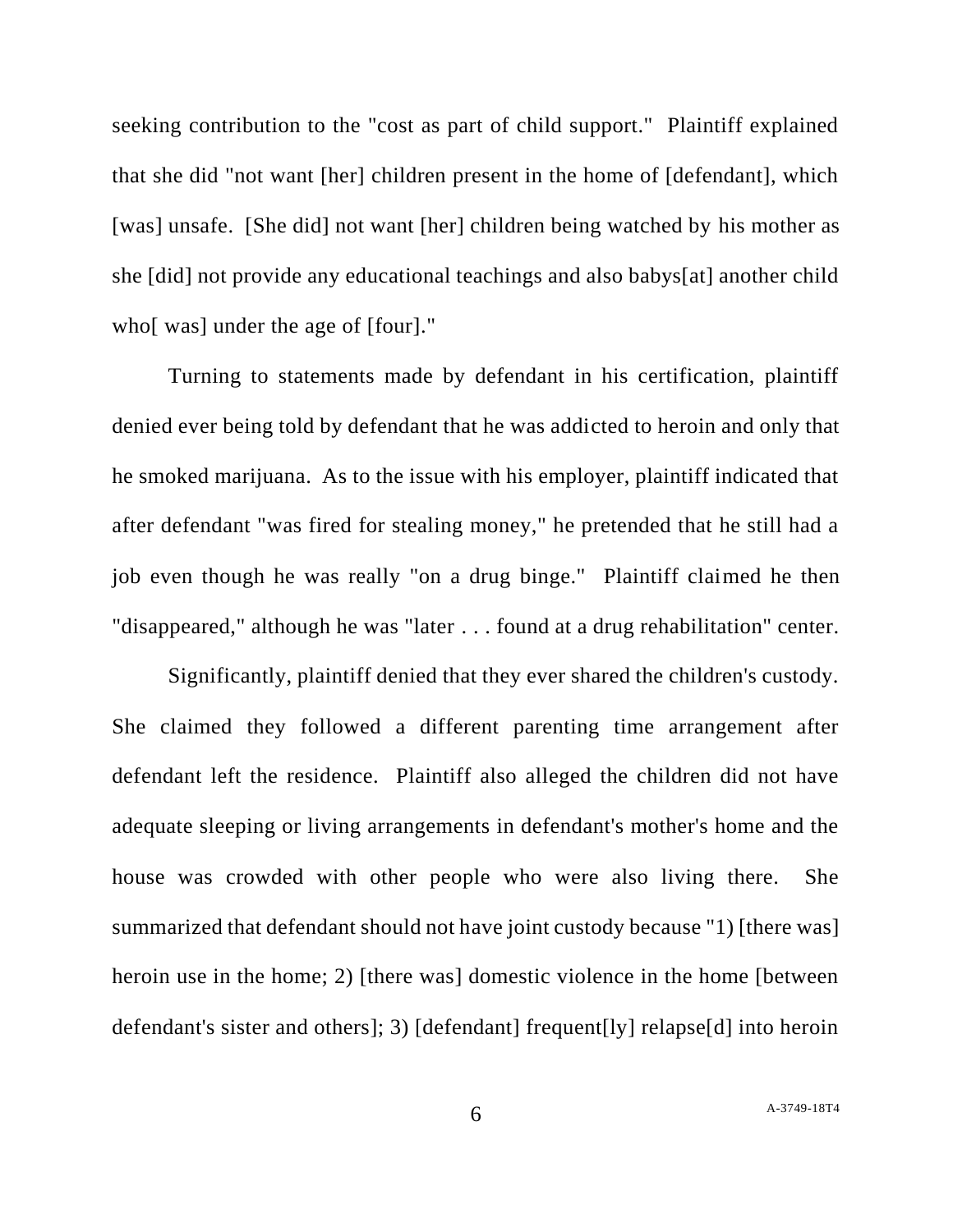use; [and] 4) [there was] no adequate bedroom or setting for [the] children in [the] home." For those reasons, plaintiff was concerned that her children may be in danger. She sought supervised visitation and drug testing, the entry of an order establishing a new child support amount, and an order directing defendant to bring current the amount he owed in arrears.

In response to the parties' motions, the court entered an order scheduling a plenary hearing, and, during the interim, granted supervised visitation for defendant. Prior to the hearing, supervised visitation reports were issued indicating that the sessions were all successful and appropriate without incident.

At the plenary hearing, the parties were the only witnesses. Before taking testimony, defendant advised the court he was moving into a new residence. Plaintiff's counsel requested that a home study report be ordered, which the court denied. During their testimony, both parties essentially testified to the facts stated in their respective certifications. In addition, defendant admitted that his addiction to opioids resulted in him also being addicted to heroin. However, after receiving treatment for his addiction, defendant never relapsed. Further, plaintiff testified that it was her understanding that defendant was not using heroin, however, because she had no interaction with defendant, she was unaware of what he did in his spare time. Both parties also made note of isolated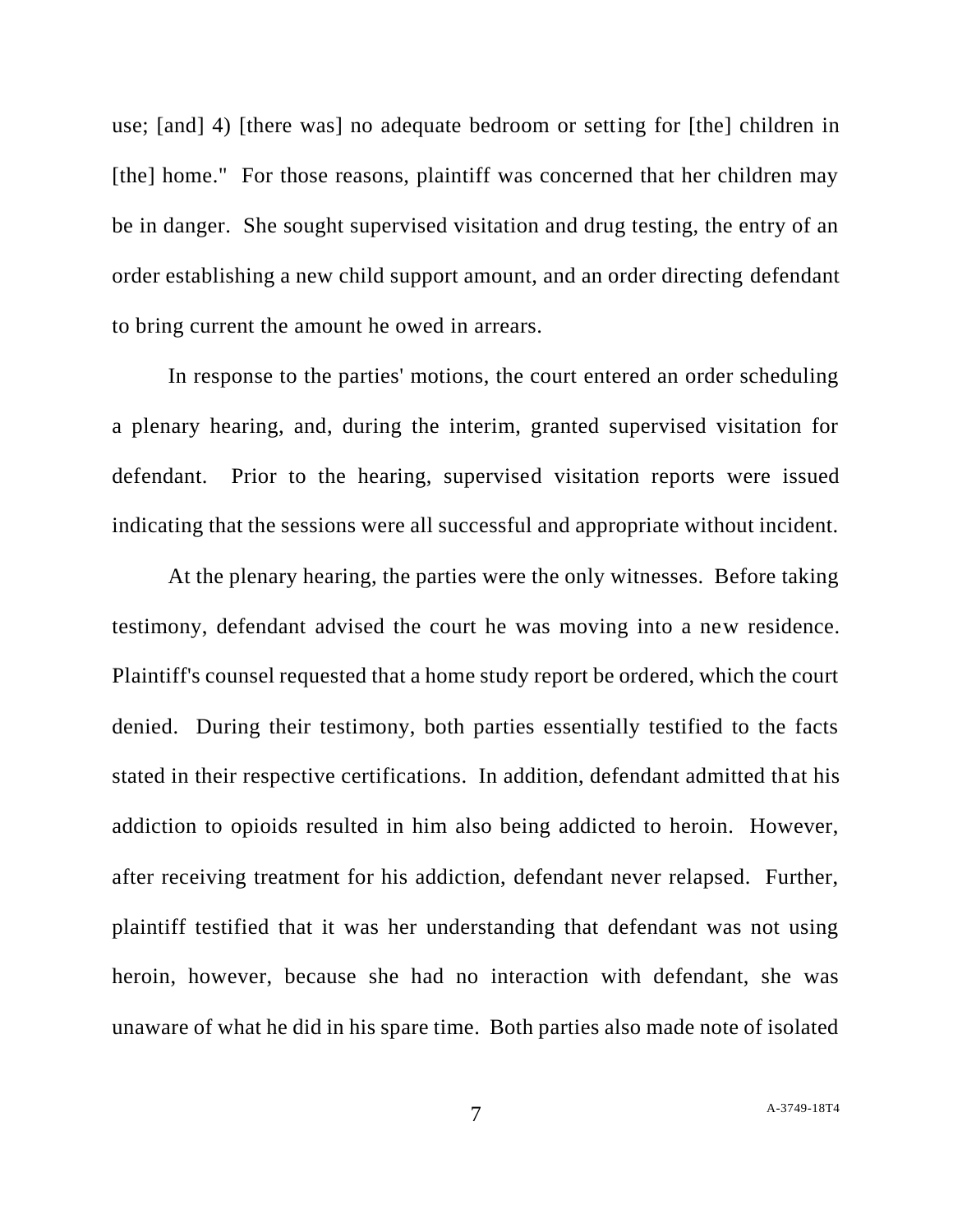acts of violence against each other, however, the police were never called, and no complaints were ever filed. At the conclusion of the testimony, the court ordered both parties to submit proposed visitation schedules.

On March 22, 2019, the court placed its findings on the record. In its oral decision, the court made findings of fact about the history of the parties' relationship and their children. Addressing plaintiff's allegations about defendant's drug abuse, the court found that defendant admitted to having a substance abuse problem for which he received treatment at a program where plaintiff, at one time, had been working. The court also found that plaintiff "overstated the nature of the treatment," claiming it was inpatient when it was outpatient, and further finding that there was no proof that defendant ever tested positive while on probation since his 2017 conviction. Significantly, the court found that plaintiff's concern about defendant's substance abuse history was not only unsupported by the evidence but was belied by the fact that she left the children in his care when she went on vacation.

Addressing the statutory factors under N.J.S.A. 9:2-4, the court reviewed each of them and concluded they were "in balance." However, the court found that the one factor that was perhaps not in balance was the parties' ability to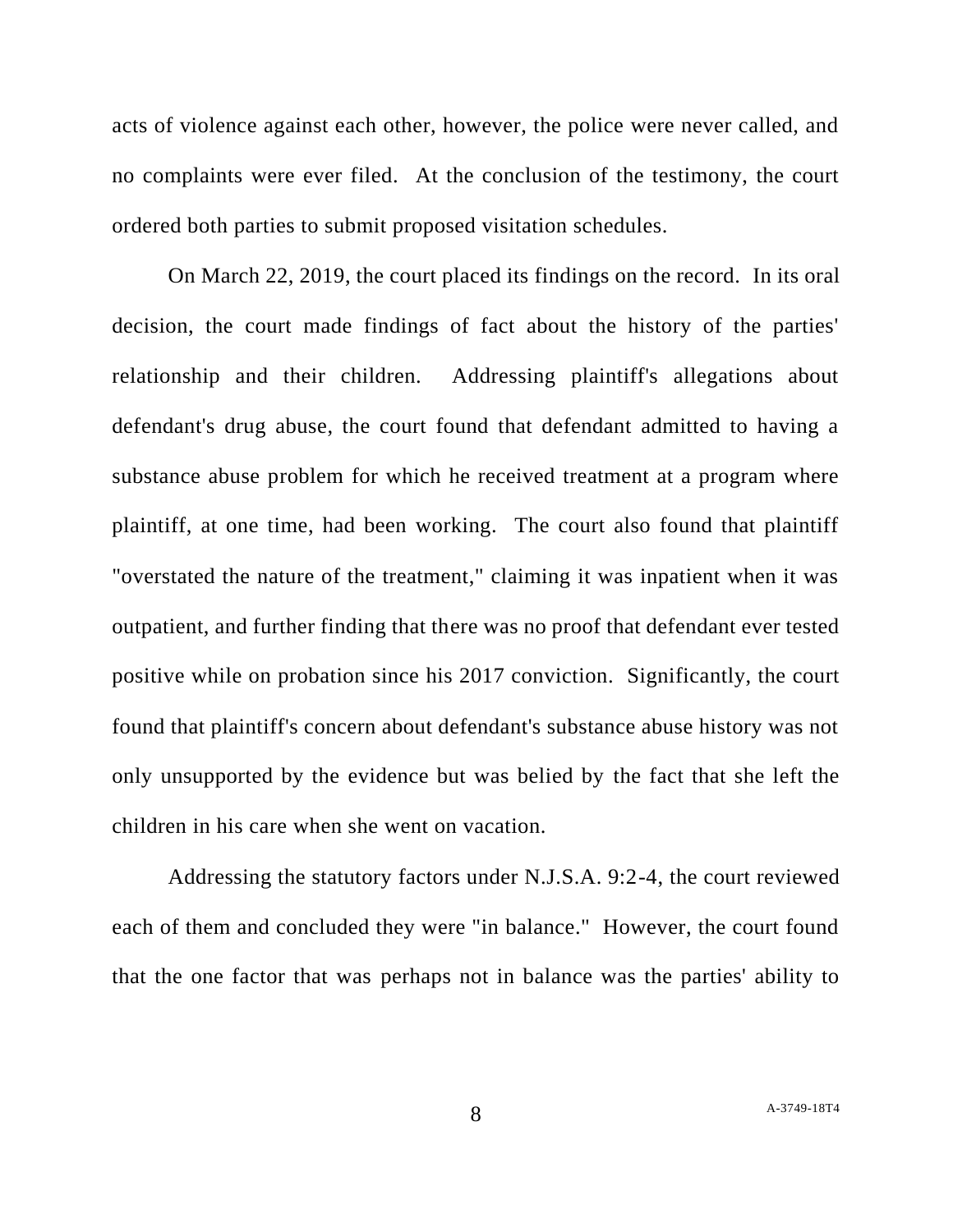cooperate. Nevertheless, the court found, "[o]n the whole," the factors supported an award of "joint legal custody."

In determining parenting time, the court observed that defendant's proposed schedule provided "essentially equal amounts of time, which [was] what had been occurring before the disruption of that schedule," and it was "in the children's best interest[s]." The court directed that the parties would have joint legal custody and shared "residential custody on alternating weeks." The court did not address issues relating to support or daycare expenses and told the parties to file motions addressing those issues as necessary.

On May 2, 2019, the court entered an order establishing child support to be paid by defendant in the amount of \$112 per week, effective April 8, 2019, making it payable through probation, and fixing the arrears in the amount of \$2,866.98. The order noted that it was entered in response to defendant's motion to reduce support based on the new custodial arrangement effective March 22, 2019. Upon the recommendation of a court hearing officer, the court finalized the order, which was signed by both parties. The next day, plaintiff filed the present appeal addressing only the March 22, 2019 order.

On appeal, plaintiff argues that the court granted defendant more time with the children than he sought in his motion, although she acknowledges that it was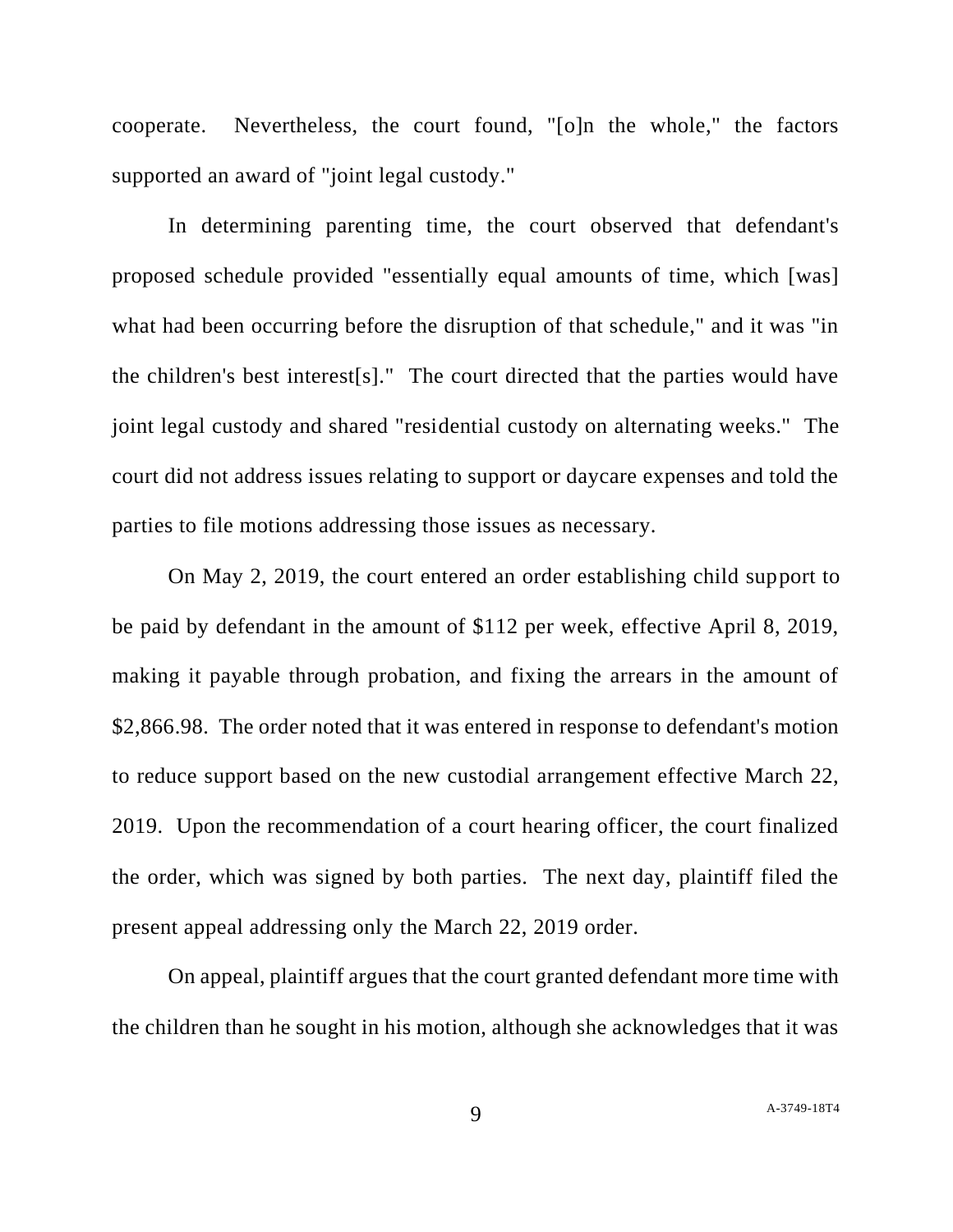part of his proposed visitation plan that defendant submitted in accordance with the court's order after the plenary hearing. Plaintiff claims she was "surprise[d by the] ruling," "she was blindsided," and the ruling deprived her of an adequate opportunity to prepare the case against the proposed arrangement. She also contends that awarding shared physical custody was not in the best interests of the children and that many of the court's findings were not supported by the evidence. In addition, plaintiff argues that the court failed to address issues relating to the daycare expenses and tax issues.

As to defendant's drug addiction and drug testing on probation, plaintiff claims that the trial court misconstrued the testimony by finding that defendant's drug test was negative. According to plaintiff, defendant admitted that he was drug tested while on probation, and in response to a question as to whether he had ever violated probation he said, "not at this moment, no," which did not support a finding of negative drug tests. We are not persuaded by any of plaintiff's contentions.

Our review of a Family Part court's determination in custody and parenting time issues is limited. "Family Part judges are frequently called upon to make difficult and sensitive decisions regarding the safety and well-being of children." Hand v. Hand, 391 N.J. Super. 102, 111 (App. Div. 2007).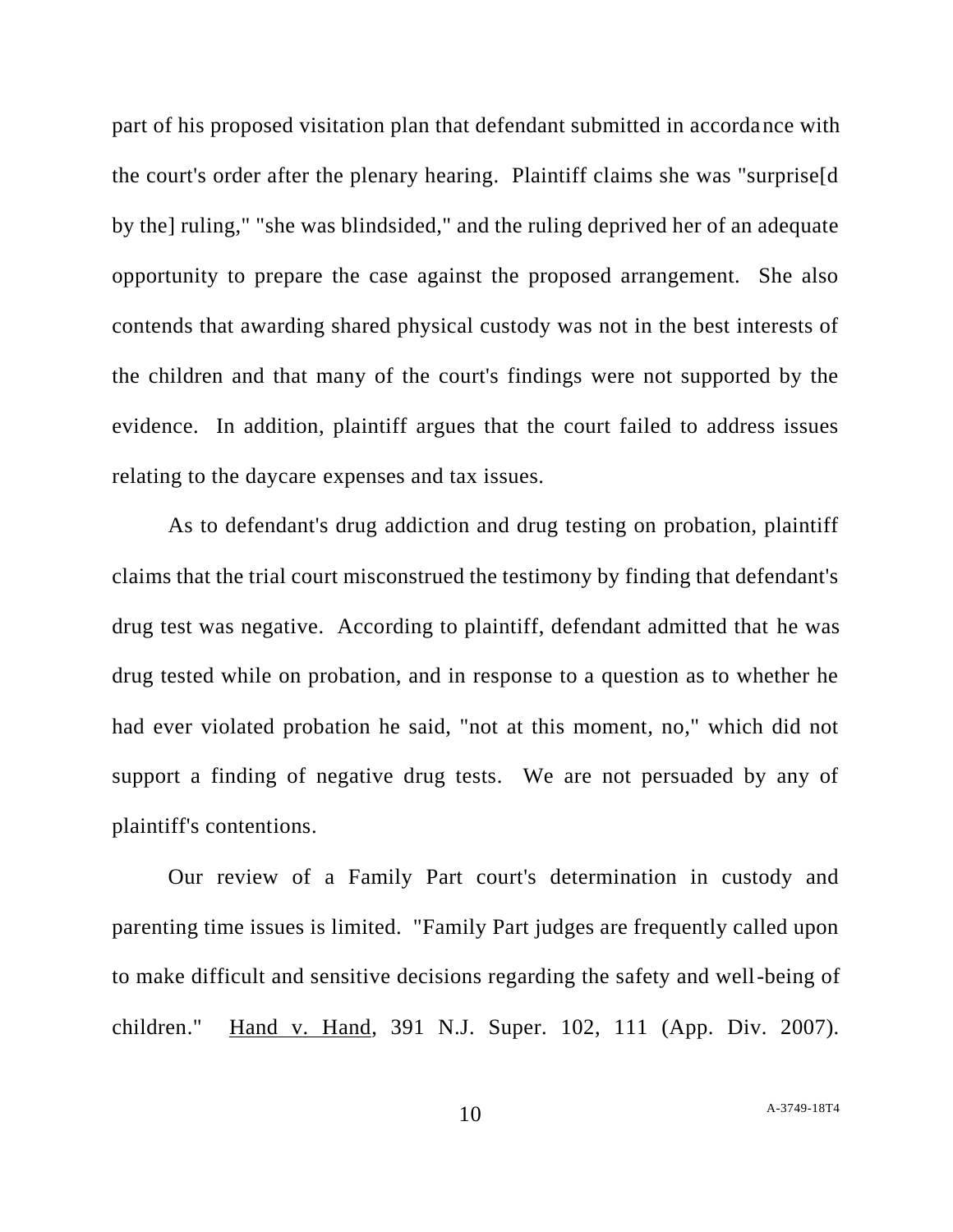"[B]ecause of the family courts' special jurisdiction and expertise in family matters, [we] . . . accord deference to [the] family court[s'] factfinding." N.J. Div. of Youth & Family Servs. v. M.C. III, 201 N.J. 328, 343 (2010) (quoting Cesare v. Cesare, 154 N.J. 394, 413 (1998)); see also Thieme v. Aucoin-Thieme, 227 N.J. 269, 282-83 (2016). "[W]e have 'invest[ed] the family court with broad discretion because of its specialized knowledge and experience in matters involving parental relationships and the best interests of children.'" N.J. Div. of Child Prot. & Permanency v. A.B., 231 N.J. 354, 365 (2017) (second alteration in original) (quoting N.J. Div. of Youth & Family Servs. v. F.M., 211 N.J. 420, 427 (2012)).

We generally defer to factual findings made by family courts when such findings are "supported by adequate, substantial, [and] credible evidence." Ricci v. Ricci, 448 N.J. Super. 546, 564 (App. Div. 2017) (quoting Spangenberg v. Kolakowski, 442 N.J. Super. 529, 535 (App. Div. 2015)). "[W]e defer to [F]amily [P]art judges 'unless they are so wide of the mark that our intervention is required to avert an injustice.'"  $\underline{A.B.,}$  231 N.J. at 365 (quoting  $F.M.,$  211 N.J. at 427). With this deference, the family courts' findings "will only be disturbed if they are manifestly unsupported by or inconsistent with the competent, relevant and reasonably credible evidence." N.H. v. H.H., 418 N.J. Super. 262,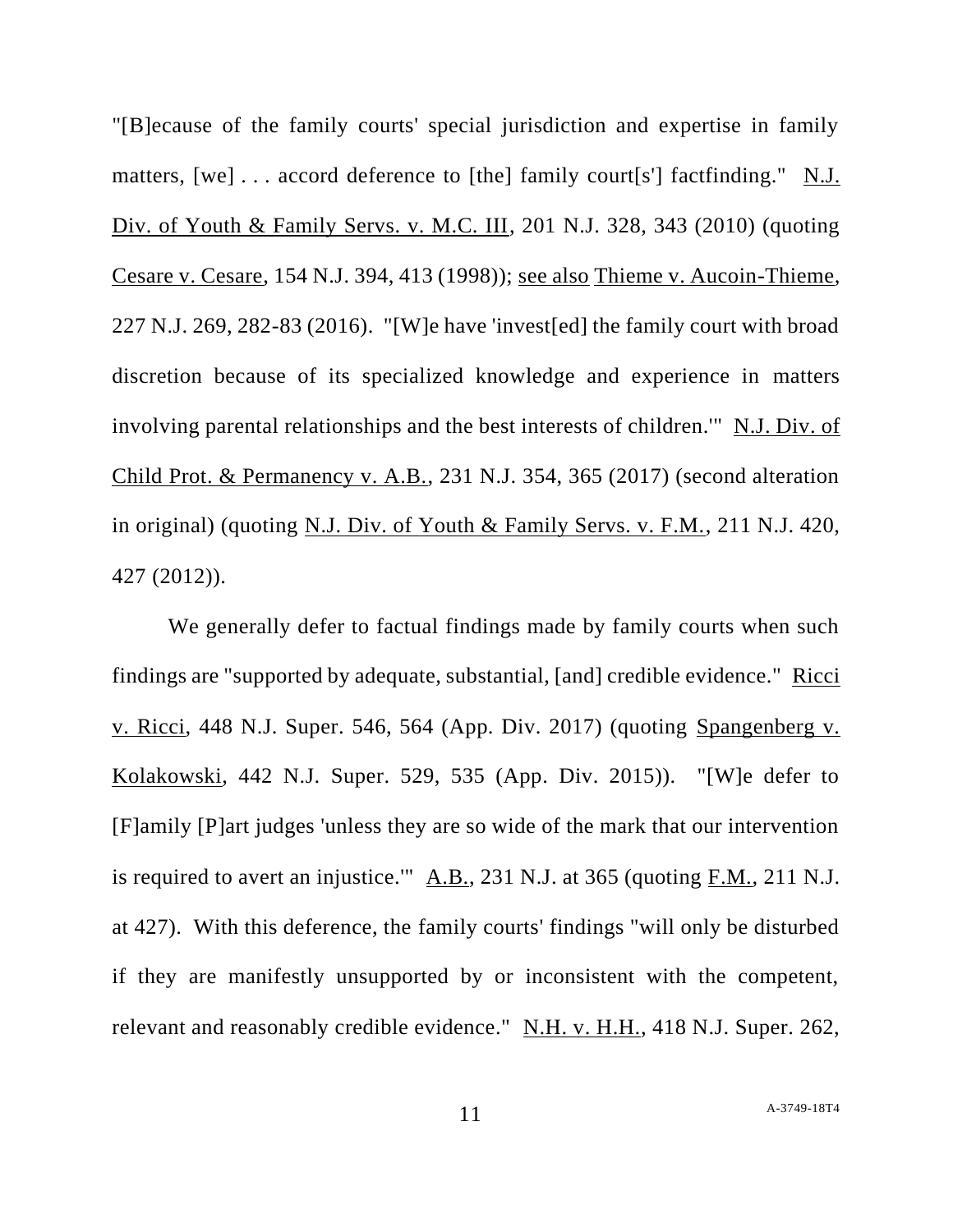279 (App. Div. 2011) (quoting Crespo v. Crespo, 395 N.J. Super. 190, 193-94 (App. Div. 2007)). This is particularly so where the evidence is largely testimonial and rests on the court's credibility determination. Gnall v. Gnall, 222 N.J. 414, 428 (2015).

However, "[w]e owe no special deference to the . . . [court's] legal determinations." Slawinski v. Nicholas, 448 N.J. Super. 25, 32 (App. Div. 2016). We apply "[a] more exacting standard [in] our review of the trial court's legal conclusions," which we review de novo. Thieme, 227 N.J. at 283. "Notwithstanding our general deference to Family Part decisions, we are compelled to reverse when the court does not apply the governing legal standards." Slawinski, 448 N.J. Super. at 32 (citation omitted).

Policy considerations also guide our review. "In custody cases, it is well settled that the court's primary consideration is the best interests of the children." Hand, 391 N.J. Super. at 105 (citing Kinsella v. Kinsella, 150 N.J. 276, 317 (1997)). In making the determination, a "court must focus on the 'safety, happiness, physical, mental and moral welfare' of the children." Ibid. (quoting Fantony v. Fantony, 21 N.J. 525, 536 (1956)). "In issues of custody and visitation '[t]he question is always what is in the best interests of the children,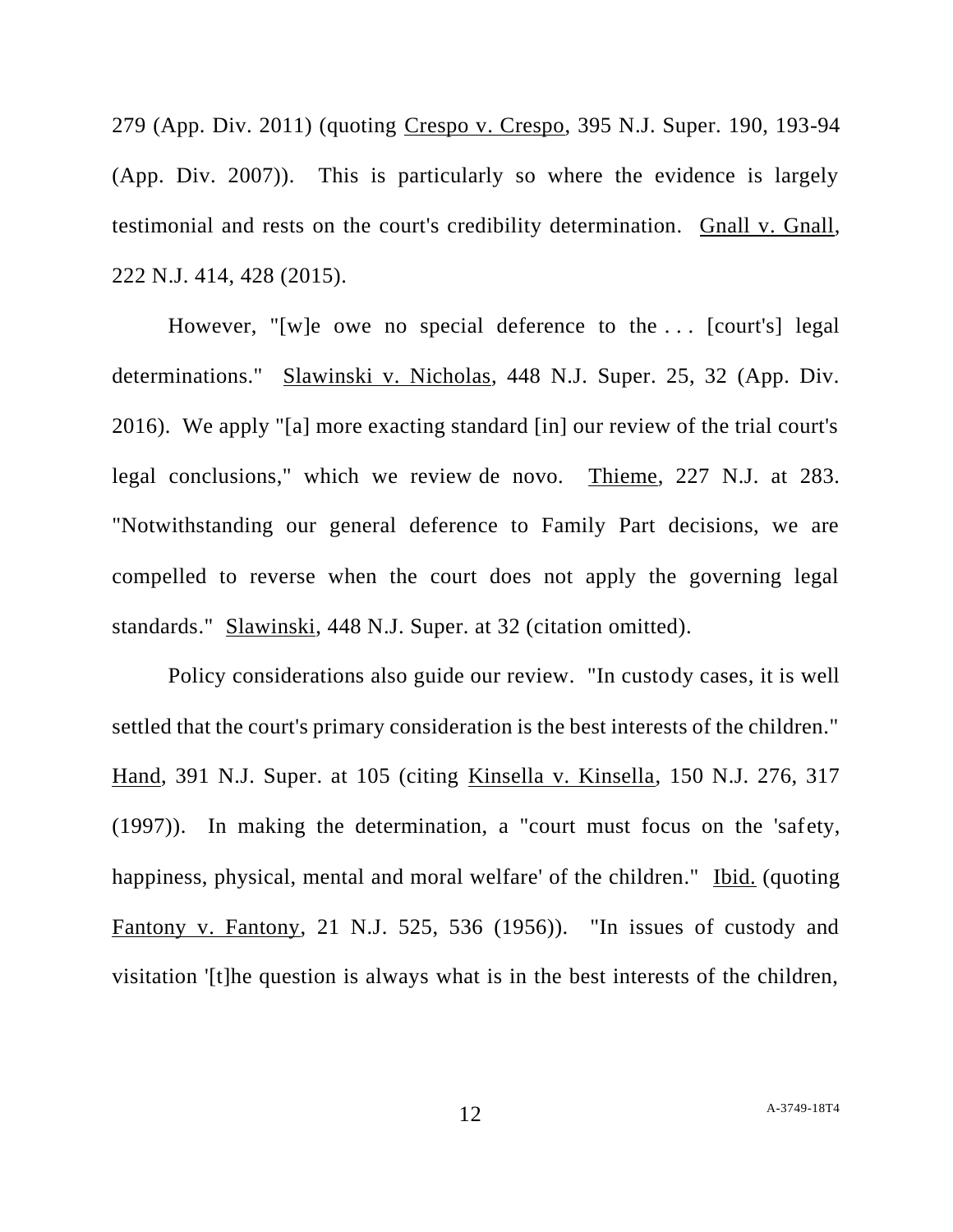no matter what the parties have agreed to.'" Ibid. (alteration in original) (quoting P.T. v. M.S., 325 N.J. Super. 193, 215 (App. Div. 1999)).

Additionally, our legislature has determined "that it is in the public policy of this State to assure minor children of frequent and continuing contact with both parents." N.J.S.A. 9:2-4. Further, "it is in the public interest to encourage parents to share the rights and responsibilities of child rearing in order to effect this policy." Ibid. "[I]n promoting the child's welfare, the court should strain every effort to attain for the child the affection of both parents rather than one." Beck v. Beck, 86 N.J. 480, 485 (1981) (quoting Turney v. Nooney, 5 N.J. Super. 392, 397 (App. Div. 1949)). A custody decision "must foster, not hamper," a "healthy parent-child relationship" with both parents. Nufrio v. Nufrio, 341 N.J. Super. 548, 550 (App. Div. 2001).

In a proceeding concerning the custody of minor children, a court may award joint custody, sole custody with a provision for "appropriate parenting time for the noncustodial parent," or another arrangement that "the court may determine to be in the best interests of the child." N.J.S.A. 9:2-4(a) to (c). When deciding which option is best for the children, the court must consider the factors set forth in N.J.S.A. 9:2-4(c). See Sacharow v. Sacharow, 177 N.J. 62, 80 (2003) ("In [custody] cases, the sole benchmark is the best interests of the child.").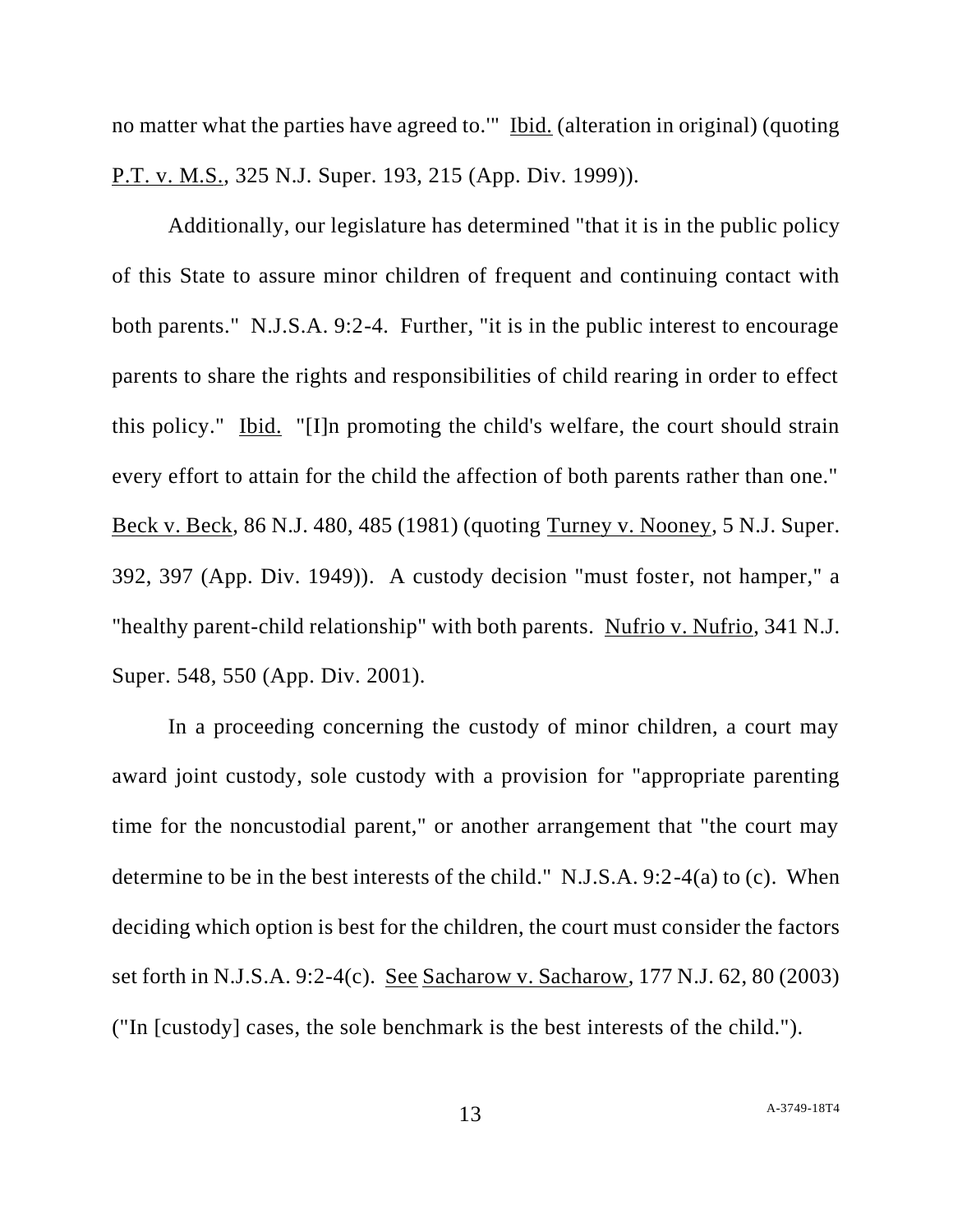Although joint legal custody may be preferred in certain cases, as it may "foster the best interests of the child," Beck, 86 N.J. at 488, "the decision concerning the type of custody arrangement [is left] to the sound discretion of the . . . courts," Pascale v. Pascale, 140 N.J. 583, 611 (1995), to which "[w]e accord 'great deference.'" G.M. v. C.V., 453 N.J. Super. 1, 11 (App. Div. 2018) (quoting Milne v. Goldenberg, 428 N.J. Super. 184, 197 (App. Div. 2012)).

"Custody issues are resolved using a best interest[']s analysis that gives weight to the factors set forth in N.J.S.A. 9:2-4(c)." Faucett v. Vasquez, 411 N.J. Super. 108, 118 (App. Div. 2009) (quoting Hand, 391 N.J. Super. at 105). While "the opinion of the trial judge in child custody matters is given great weight on appeal," we "must evaluate that opinion by considering the statutory declared public policy and criteria" implemented by the legislature. Terry v. Terry, 270 N.J. Super. 105, 118 (App. Div. 1994).

Applying our deferential standard to the family court's findings here, and after conducting our de novo review of its legal conclusions, we affirm the court's order establishing joint legal custody and an alternating parenting time plan. We conclude the court thoroughly considered all the statutory factors and explained its factual findings, which were supported by "adequate, substantial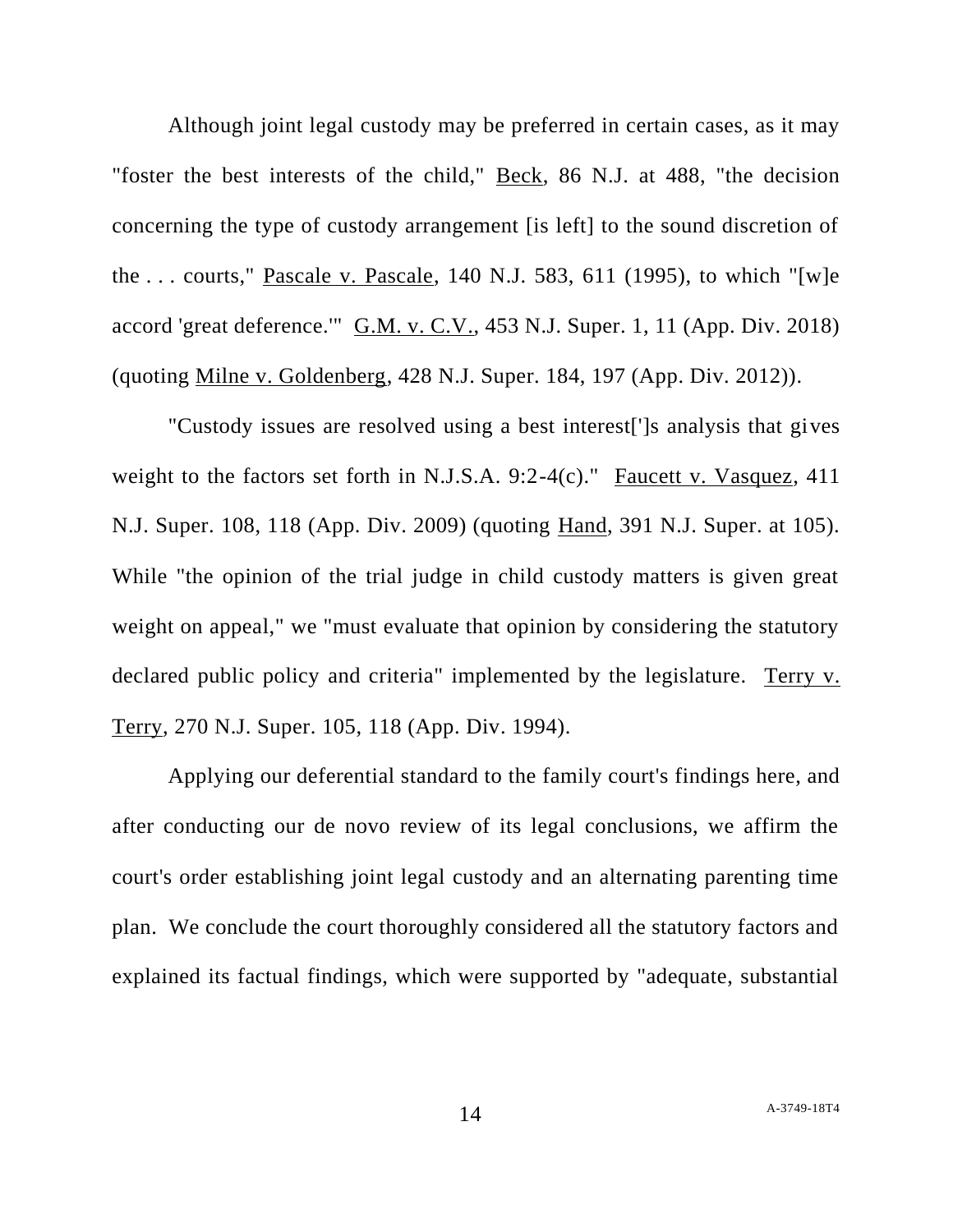and credible evidence" in the record. Rova Farms Resort, Inc. v. Inv'rs Ins. Co. of Am., 65 N.J. 474, 484 (1974).

Plaintiff's arguments to the contrary are belied by the record, which included the defendant's motion seeking joint legal custody and a shared parenting time arrangement, as well as the facts found by the trial court. There was nothing in the record to indicate that the arrangement was contrary to the children's best interests. The court conducted an extensive evaluation of the applicable factors set forth in N.J.S.A. 9:2-4, recognizing the discord between the parties but still concluding that it was in the children's best interests to have equal time with both parents. The court rejected plaintiff's unsupported claims about any possible danger posed by defendant.

As to the issue of support, including daycare expenses, we note again that contrary to plaintiff's contention, although the trial court did not address the issues of support at the conclusion of the hearing, evidently a post hearing motion was pursued by defendant and a support order was entered, which is not the subject of this appeal. Therefore, we do not address any claims regarding that issue.